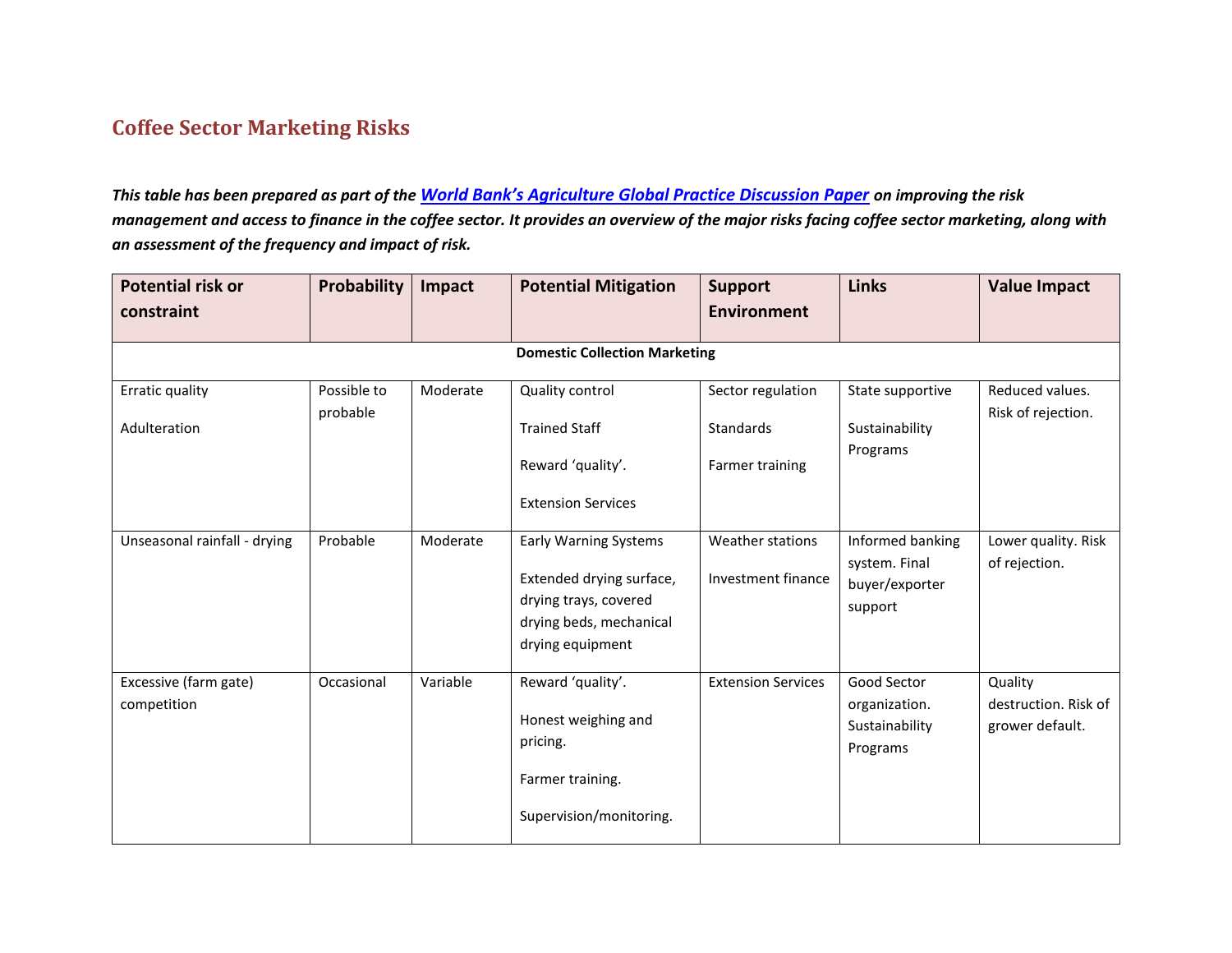| <b>Potential risk or</b><br>constraint                                                                       | Probability               | Impact                      | <b>Potential Mitigation</b>                                                                                           | <b>Support</b><br><b>Environment</b>                                                               | <b>Links</b>                                                       | <b>Value Impact</b>                                                                                                                   |
|--------------------------------------------------------------------------------------------------------------|---------------------------|-----------------------------|-----------------------------------------------------------------------------------------------------------------------|----------------------------------------------------------------------------------------------------|--------------------------------------------------------------------|---------------------------------------------------------------------------------------------------------------------------------------|
| Poor roads/lack of transport                                                                                 | Occasional to<br>Probable | Moderate to<br>considerable | Infrastructure<br>improvement.<br>Up-country collection<br>centres.<br>Grouped transport by<br>farmer organizations   | Good Sector and<br>Farmer<br>organization.<br>Investment finance                                   | State intervention<br>Final<br>buyer/exporter<br>support           | Higher costs<br>Limits market<br>access.                                                                                              |
| Inadequate storage                                                                                           | Occasional to<br>Probable | Moderate                    | <b>Trained staff</b><br>GAP.<br>Suitable storage facilities<br>Training                                               | Investment finance                                                                                 | Informed banking<br>system. Final<br>buyer/exporter<br>support     | Damage and/or<br>loss of quality,<br>ingress of pests.<br>Higher insurance<br>and finance costs<br>or, inability to raise<br>finance. |
| Poor intermediate<br>processing                                                                              | Occasional to<br>Probable | Variable to<br>considerable | <b>Trained staff</b><br>Good supervision<br>Understand 'quality'<br>Avoid poor quality cherries<br>and wet parchment. | Sector regulation.<br>Good Sector and<br>Farmer<br>organization                                    | Final<br>buyer/exporter<br>support.<br>Sustainability<br>programs. | Quality and value<br>destruction.<br>Unnecessary<br>losses.                                                                           |
| No, or not transparent<br>MC/quality/weight<br>assessment. No, or not<br>transparent<br>bonus/penalty policy | Possible to<br>probable   | Variable to<br>considerable | Standards.<br>Communication<br>Training of<br>farmers/collectors/traders,<br>i.e. in cupping                          | Good sector and<br>Farmer<br>organization.<br>Formal structures<br>for complaints and<br>mediation | State and<br>regulatory support                                    | Mistrust. No<br>interest in 'quality'.<br>Declining interest<br>in coffee farming.                                                    |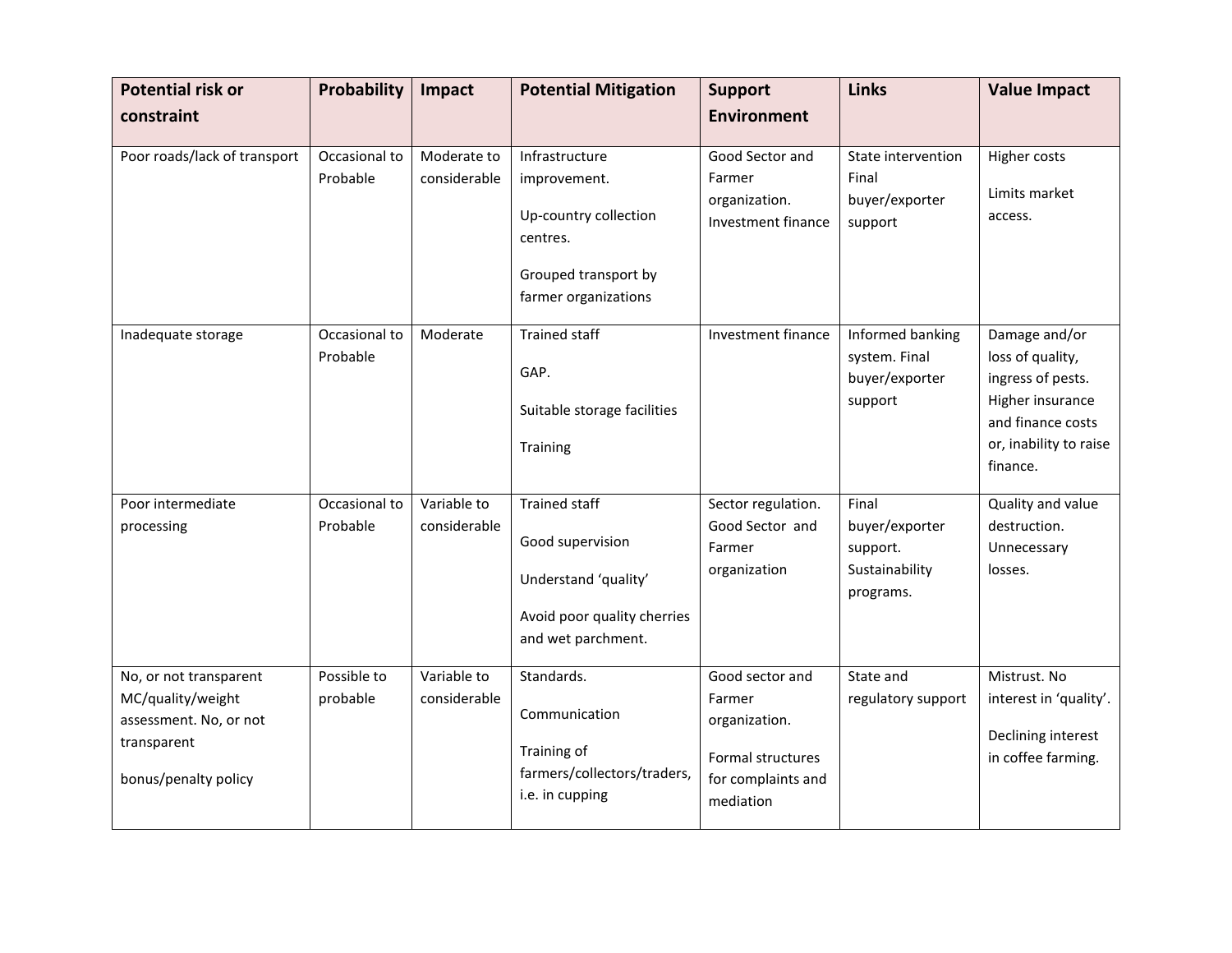| <b>Potential risk or</b><br>constraint                                    | Probability             | Impact                                                | <b>Potential Mitigation</b>                                                          | <b>Support</b><br><b>Environment</b>                                               | <b>Links</b>                                                   | <b>Value Impact</b>                                                                                                                                           |
|---------------------------------------------------------------------------|-------------------------|-------------------------------------------------------|--------------------------------------------------------------------------------------|------------------------------------------------------------------------------------|----------------------------------------------------------------|---------------------------------------------------------------------------------------------------------------------------------------------------------------|
|                                                                           |                         |                                                       |                                                                                      |                                                                                    |                                                                |                                                                                                                                                               |
| Poor or no traceability                                                   | Possible to<br>probable | Variable but<br>in time can<br>become<br>considerable | Training.<br>Good Farmer organization.<br>Good storage facilities                    | Good Sector<br>organization.<br><b>Extension Services.</b>                         | Trade support.<br>Sustainability<br>programs.                  | No feedback to<br>farmers. No<br>recognition by<br>buyers and end<br>users. Eventually<br>value destruction.                                                  |
| Theft                                                                     | Occasional              | Variable to<br>considerable                           | Secure storage<br>Insurance                                                          | Good Sector<br>organization Trade<br>controls                                      | State intervention                                             | Direct loss.<br>Possibly inability to<br>insure/raise<br>finance.                                                                                             |
| Day to day (external) price<br>volatility                                 | High                    | Considerable<br>to critical                           | Trained staff 'know'<br>coffee Decent<br>communications.<br>Risk management training | Links with<br>final/export<br>buyers. Access to<br>(neutral) market<br>information | Informed banking<br>system. Final<br>buyer/exporter<br>support | Trading back-to-<br>back least risky<br>but, not always<br>possible, lower<br>margins.<br>Alternatively take<br>more risk. Needs<br>discipline, limits<br>etc |
| Lack of market information/<br>inability to interpret market<br>behaviour | Probable                | Moderate to<br>considerable                           | Trained staff 'know'<br>coffee Decent<br>communications                              | Links with<br>final/export<br>buyers. Access to<br>market<br>information           | Informed banking<br>system. Final<br>buyer/exporter<br>support | Trading 'blind'<br>equals speculation.<br>Also if firm has no<br>internal discipline<br>and exposure<br>limits.                                               |
| Major price moves                                                         | Probable                | Considerable                                          | 'Know' your growers and<br>your buyers.                                              | Links with<br>final/export<br>buyers. Access to                                    | Sector regulation                                              | Growers and/or<br>buyers default on                                                                                                                           |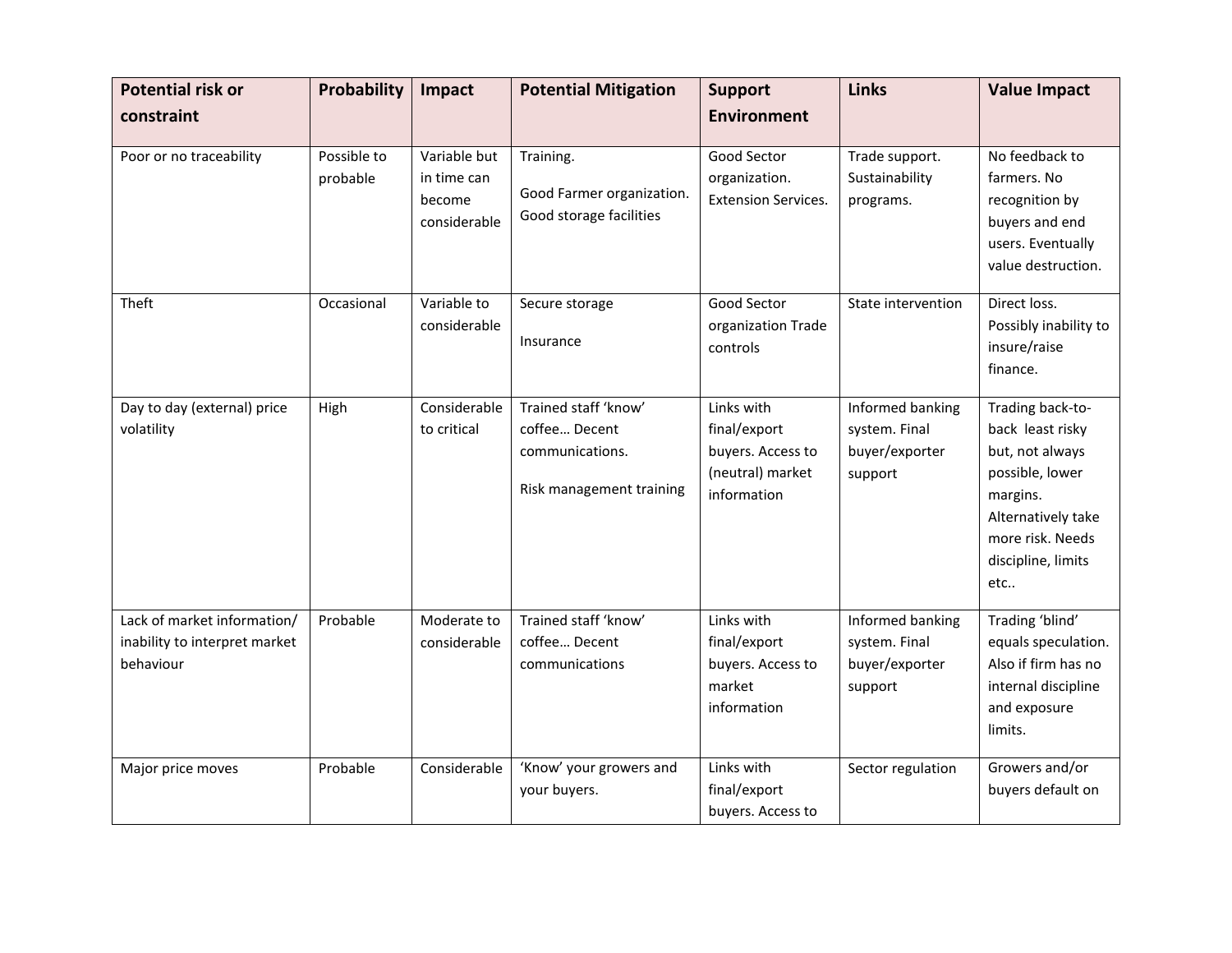| <b>Potential risk or</b>                           | Probability | Impact                      | <b>Potential Mitigation</b>                                                         | <b>Support</b>                                                           | <b>Links</b>                                                   | <b>Value Impact</b>                                                                                                                                                               |
|----------------------------------------------------|-------------|-----------------------------|-------------------------------------------------------------------------------------|--------------------------------------------------------------------------|----------------------------------------------------------------|-----------------------------------------------------------------------------------------------------------------------------------------------------------------------------------|
| constraint                                         |             |                             |                                                                                     | <b>Environment</b>                                                       |                                                                |                                                                                                                                                                                   |
|                                                    |             |                             |                                                                                     | market<br>information                                                    |                                                                | earlier<br>commitments.                                                                                                                                                           |
| Prolonged external price<br>falls                  | High        | Considerable                | Specialize on 'quality'<br>Diversification<br>Join sustainability<br>standards      | Links with<br>final/export<br>buyers. Access to<br>market<br>information | Informed banking<br>system. Final<br>buyer/exporter<br>support | Low prices = lower<br>margins. Increased<br>quality problems.<br>More risk if stock<br>holdings increase                                                                          |
| Lack of working capital                            | Probable    | Variable to<br>Considerable | Well organized, disciplined<br>trading<br>Audited accounts<br>Track record          | Security pledges<br>that can be<br>exercised.                            | Informed banking<br>system. Final<br>buyer/exporter<br>support | High cost of<br>funding. Unable to<br>attract volumes<br>=less buyer<br>interest=lower<br>prices/margins.                                                                         |
| Interest rate risk                                 | Probable    | Moderate to<br>considerable | Strong industry<br>representation Increase<br>turnover speed.<br>Improve efficiency | Good Sector<br>organization<br>Final<br>buyer/exporter<br>support.       | State supportive<br>Informed banking<br>system                 | High domestic<br>interest rates<br>increase costs and<br>reduce<br>turnover/buying<br>capacity = lower<br>farm gate prices.<br>Can also<br>disadvantage<br>domestic<br>operators. |
| Non-payment or buyer<br>default = counterpart risk | Possible    | Moderate                    | Valid contracts.<br>'Know' your buyers                                              | <b>Good Sector</b><br>organization<br>Credit insurance                   | State and<br>Regulatory support                                | Fewer traders can<br>mean reduced<br>competition at<br>farm gate                                                                                                                  |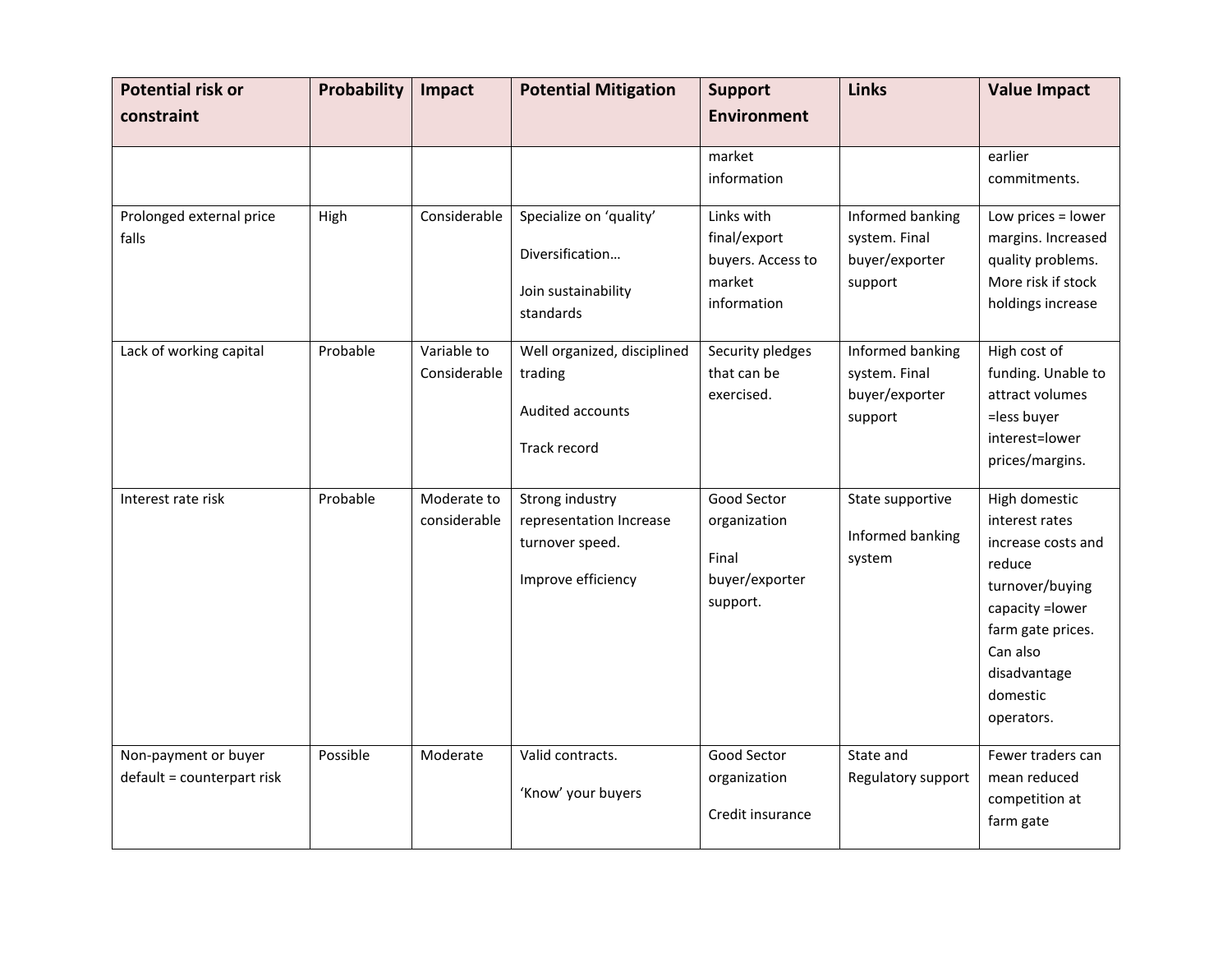| <b>Potential risk or</b><br>constraint                                                | Probability             | Impact                      | <b>Potential Mitigation</b>                                                                                                                                                                           | <b>Support</b><br><b>Environment</b>                                                     | <b>Links</b>                                    | <b>Value Impact</b>                                                                                                                                                                                  |  |  |  |
|---------------------------------------------------------------------------------------|-------------------------|-----------------------------|-------------------------------------------------------------------------------------------------------------------------------------------------------------------------------------------------------|------------------------------------------------------------------------------------------|-------------------------------------------------|------------------------------------------------------------------------------------------------------------------------------------------------------------------------------------------------------|--|--|--|
| <b>Export Marketing Environment</b>                                                   |                         |                             |                                                                                                                                                                                                       |                                                                                          |                                                 |                                                                                                                                                                                                      |  |  |  |
| Erratic quality<br>Inferior quality<br>Adulteration<br>Unfit for human<br>consumption | Possible to<br>Probable | Moderate to<br>considerable | Know your domestic<br>counterparts.<br><b>Quality Control</b><br>Reward 'quality' through<br>transparent purchasing<br>procedures. Refuse to<br>accept substandard coffee.<br>Employ qualified staff. | Good Sector<br>organization<br>Standards                                                 | Sector regulation<br>Sustainability<br>Programs | High cost of<br>processing.<br>Reduced to<br>producing bulk or<br>commodity quality<br>= lower value,<br>higher risk.<br>Possible export<br>default if suppliers<br>deliver sub-<br>standard coffee. |  |  |  |
| Inefficient export Processing                                                         | Possible                | Variable                    | Trained staff who 'know'<br>coffee and keep proper<br>records<br>Adequate equipment<br>Monitor                                                                                                        | Good Sector<br>organization<br><b>Standards</b><br>Self-regulation<br>Investment finance | Sector regulation                               | Excessive weight<br>loss and quality<br>destruction. Can<br>hide fraud/theft.<br>Limits markets.<br>Loss of value.                                                                                   |  |  |  |
| Inadequate shipping<br>opportunities.<br>Port congestion                              | Possible to<br>Probable | Moderate to<br>considerable | Infrastructure investment<br>Competitive port charges                                                                                                                                                 | Good Sector<br>organization.<br>Decent port<br>structures.<br>Investment finance         | State supportive                                | Shipping delays,<br>transshipment =<br>higher costs. Puts<br>off buyers,<br>especially roasters.<br>Limits markets and<br>reduces<br>flexibility                                                     |  |  |  |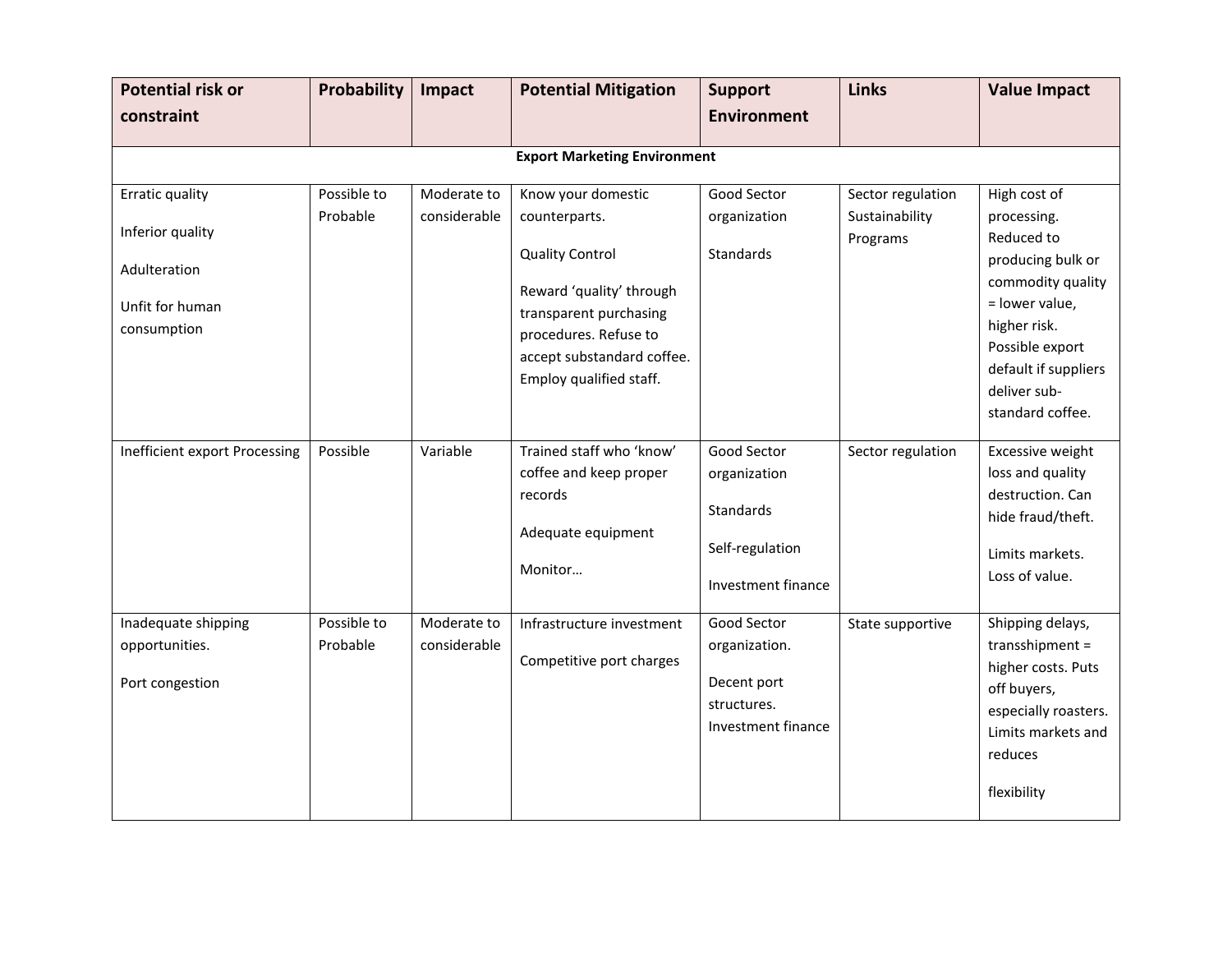| <b>Potential risk or</b>                      | Probability                                  | Impact                      | <b>Potential Mitigation</b>                                                                       | <b>Support</b>                                                   | <b>Links</b>                                                                          | <b>Value Impact</b>                                                                                                                                            |
|-----------------------------------------------|----------------------------------------------|-----------------------------|---------------------------------------------------------------------------------------------------|------------------------------------------------------------------|---------------------------------------------------------------------------------------|----------------------------------------------------------------------------------------------------------------------------------------------------------------|
| constraint                                    |                                              |                             |                                                                                                   | <b>Environment</b>                                               |                                                                                       |                                                                                                                                                                |
| Overregulation -<br>Bureaucracy               | Occasional                                   | Moderate                    | Strong industry<br>representation.<br>Streamline procedures.<br>Self-regulation                   | Good Sector<br>organization.<br>Sensitization<br>programs.       | State intervention                                                                    | Limits competition.<br>Adds indirect or<br>'invisible' costs<br>that in the end<br>reduce farm gate<br>prices.                                                 |
| Counterpart cum<br>Reputational risk Defaults | Occasional,<br>both internal<br>and external | Moderate                    | Know your domestic<br>counterparts.<br>Good Sector organization.                                  | Sector regulation.<br>Formal dispute<br>resolution<br>procedures | State supportive.<br>Appropriate,<br>effective legal<br>framework offering<br>redress | Quality claims and<br>defaults put off<br>many buyers,<br>especially roasters.<br>Increases cost of<br>doing business. If<br>severe lowers price<br>potential. |
| Theft and Fraud                               | Occasional                                   | Moderate to<br>Considerable | Know your domestic<br>counterparts.<br>Good internal monitoring.<br>Insurance                     | Sector regulation.                                               | State supportive<br>Appropriate,<br>effective legal<br>framework offering<br>redress  | Increases the cost<br>of doing business<br>and reduces farm<br>gate prices.                                                                                    |
| Excessive export costs and<br>taxes           | Occasional                                   | Moderate                    | Strong industry<br>representation.<br>Open monopolies to<br>competition.<br>Follow best practices | Good Sector<br>organization.<br>Regulation<br>Lobbying           | State intervention                                                                    | In the end all<br>coffee is priced<br>'landed roasting<br>plant'. Deducting<br>all costs and<br>margins gives the<br>farm gate price                           |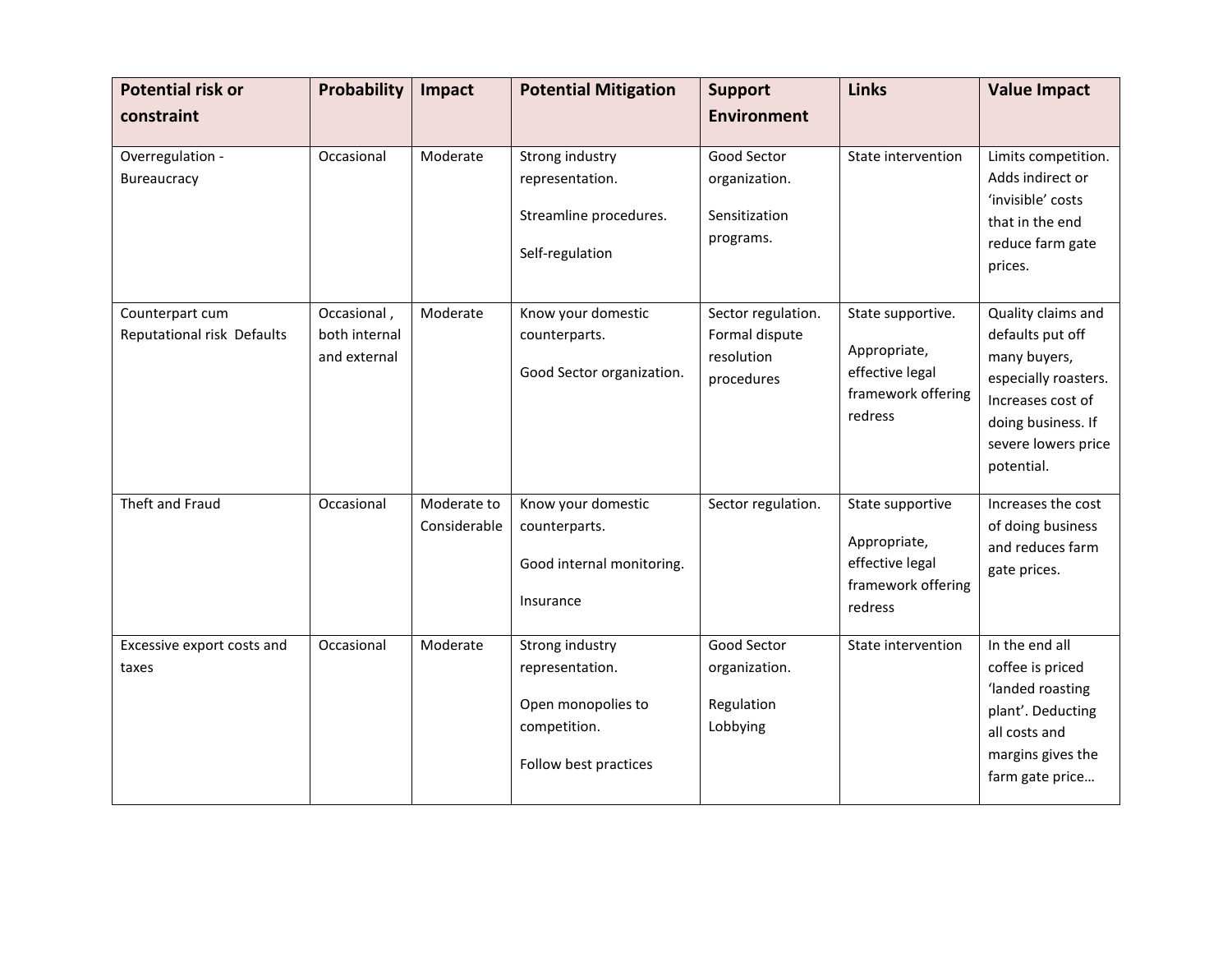| <b>Potential risk or</b>            | Probability             | Impact                      | <b>Potential Mitigation</b>                                                                             | <b>Support</b>                                                 | <b>Links</b>                                                                                     | <b>Value Impact</b>                                                                                                                                                               |
|-------------------------------------|-------------------------|-----------------------------|---------------------------------------------------------------------------------------------------------|----------------------------------------------------------------|--------------------------------------------------------------------------------------------------|-----------------------------------------------------------------------------------------------------------------------------------------------------------------------------------|
| constraint                          |                         |                             |                                                                                                         | <b>Environment</b>                                             |                                                                                                  |                                                                                                                                                                                   |
| Corruption                          | Occasional              | Variable                    | Strong industry<br>representation                                                                       | Good Sector<br>organization.<br>Regulation                     | State intervention                                                                               | See above                                                                                                                                                                         |
| Lack of affordable trade<br>finance | Possible to<br>Probable | Variable                    | Well established<br>Audited accounts.<br>Acceptable balance sheet.<br>Security<br>Collateral management | Good Sector<br>organization.<br>Final buyer<br>support.        | State supportive.<br>Informed banking<br>sector.                                                 | Limits competition<br>and can lower farm<br>gate prices. Can<br>disadvantage<br>domestic<br>operators.                                                                            |
| Interest rate risk                  | Possible                | Moderate to<br>considerable | Strong industry<br>representation Increase<br>turnover speed.<br>Improve efficiency                     | Good Sector<br>organization<br>Final buyer<br>support.         | State supportive.<br>Informed banking<br>system<br>Access to external<br>financial markets       | High domestic<br>interest rates<br>increase the cost of<br>doing business<br>=lower farm gate<br>prices. Can also<br>disadvantage<br>domestic<br>operators.                       |
| Currency risk                       | Probable                | Moderate to<br>considerable | Access to risk<br>management instruments.<br>Monitoring<br>Discipline                                   | Good Sector<br>organization.<br>Enabling<br>regulatory regime. | State supportive<br>Informed banking<br>system<br><b>Access to external</b><br>financial markets | Inability to manage<br>currency risk<br>requires higher<br>margins = lower<br>farm gate prices. In<br>worst case<br>scenarios can<br>eliminate some<br>actors thereby<br>reducing |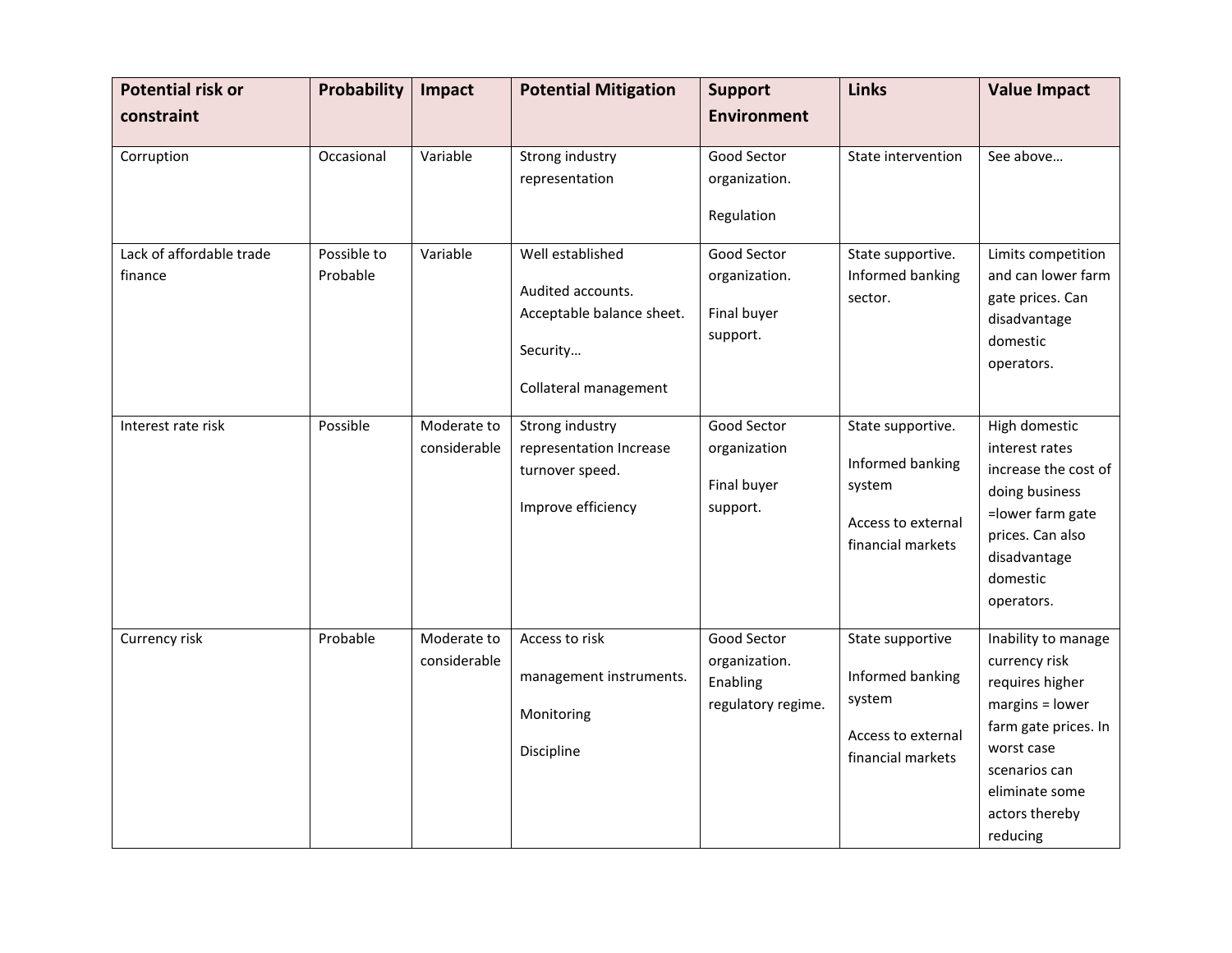| <b>Potential risk or</b>                                                         | Probability             | Impact                      | <b>Potential Mitigation</b>                                                                           | <b>Support</b>                                                                                       | <b>Links</b>                                                                            | <b>Value Impact</b>                                                                                      |
|----------------------------------------------------------------------------------|-------------------------|-----------------------------|-------------------------------------------------------------------------------------------------------|------------------------------------------------------------------------------------------------------|-----------------------------------------------------------------------------------------|----------------------------------------------------------------------------------------------------------|
| constraint                                                                       |                         |                             |                                                                                                       | <b>Environment</b>                                                                                   |                                                                                         |                                                                                                          |
|                                                                                  |                         |                             |                                                                                                       |                                                                                                      |                                                                                         | competition. Can<br>disadvantage<br>domestic<br>operators.                                               |
| <b>Country Risk</b>                                                              | Possible                | Moderate                    | Strong industry<br>representation                                                                     | Good Sector<br>organization<br>Long-term policy                                                      | State intervention.<br>Informed banking<br>sector                                       | Increased country<br>risk raises the cost<br>of finance = lower<br>farm gate prices                      |
| Insufficient clarity on<br>contractual rights and<br>obligations                 | Possible to<br>Probably | Variable                    | Training, seminars etc.                                                                               | Good Sector<br>organization.                                                                         | State supportive.<br>Informed banking<br>sector                                         | Impact can range<br>from simple errors<br>and<br>inconveniences to<br>almost<br>catastrophic losses      |
| Inadequate, inefficient or<br>non-existent Sector<br>Organization/representation | Possible to<br>Probable | Variable to<br>considerable | Understand and<br>promote the common<br>interest.<br>Demonstrate the impact<br>'invisible costs' have | Good Sector<br>organization, able<br>to analyze<br>constraints and<br>make strong<br>representations | State supportive.<br>Informed banking<br>sector.<br>Enlist help of final<br>buyers      | Without credible<br>representations<br>the revenue impact<br>of constraints<br>remains hidden.           |
|                                                                                  |                         |                             | <b>Export Marketing - Price Risk</b>                                                                  |                                                                                                      |                                                                                         |                                                                                                          |
| Day to day external price<br>volatility                                          | High                    | Considerable<br>to critical | Trained staff who<br>'know' coffee Good<br>communications.                                            | Good sector<br>organization.<br>Access to<br>affordable risk<br>management                           | Informed banking<br>sector. Possible<br>State support and<br>help from final<br>buyers. | Often no link with<br>domestic market<br>situation. Increases<br>risk. Complicates<br>purchase and sales |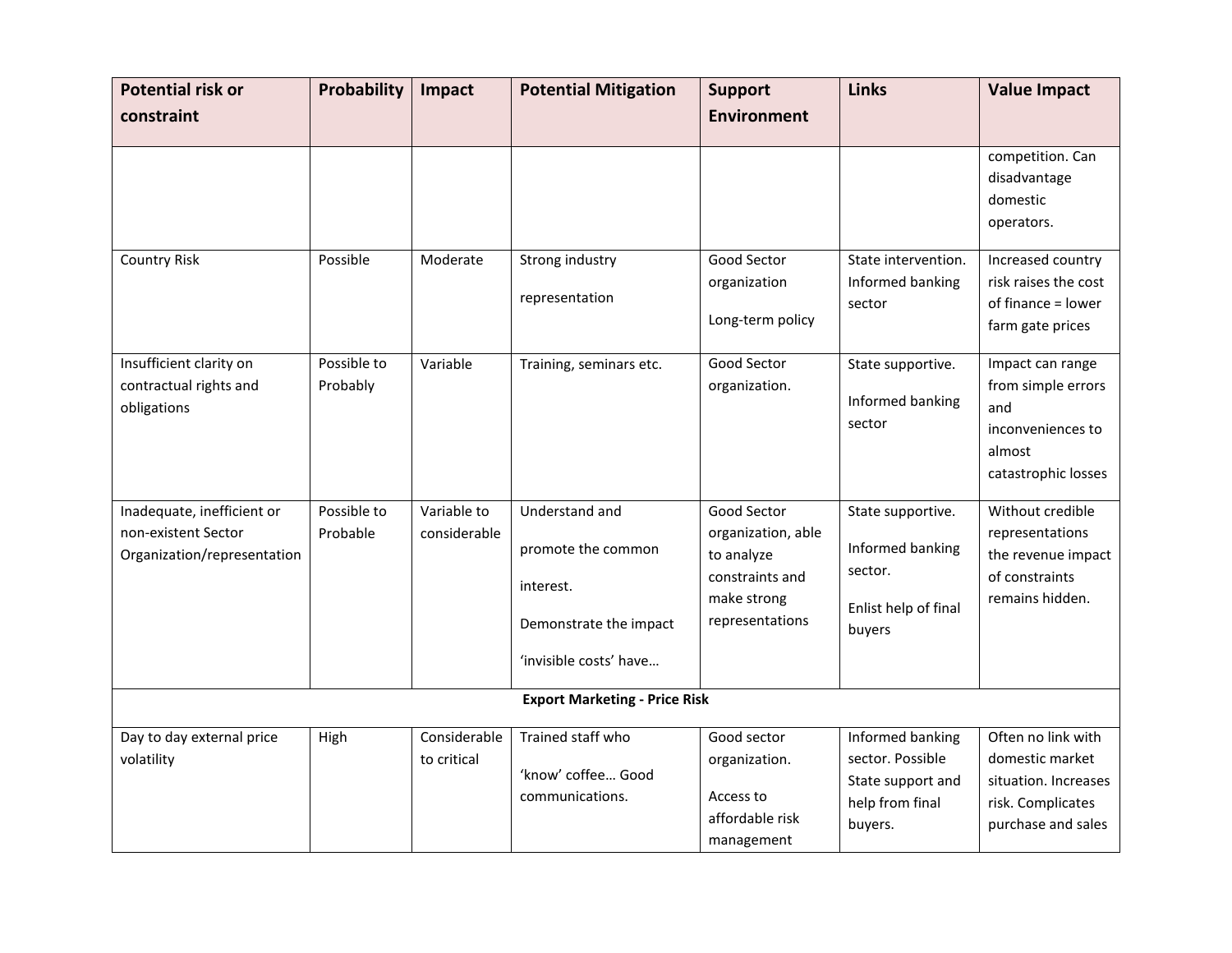| <b>Potential risk or</b><br>constraint | Probability             | Impact                      | <b>Potential Mitigation</b>                                                                                                                                             | <b>Support</b><br><b>Environment</b>                                    | <b>Links</b>                                                                            | <b>Value Impact</b>                                                                                                                                                               |
|----------------------------------------|-------------------------|-----------------------------|-------------------------------------------------------------------------------------------------------------------------------------------------------------------------|-------------------------------------------------------------------------|-----------------------------------------------------------------------------------------|-----------------------------------------------------------------------------------------------------------------------------------------------------------------------------------|
|                                        |                         |                             |                                                                                                                                                                         |                                                                         |                                                                                         |                                                                                                                                                                                   |
|                                        |                         |                             | Trading limits and<br>discipline.<br>Risk management                                                                                                                    | solutions. Enabling<br>regulatory regime.                               |                                                                                         | decisions. Hedging<br>means margin<br>calls Options not<br>always the<br>answer<br>Lack of access to<br>risk management<br>instruments<br>disadvantages<br>domestic<br>operators. |
| <b>Basis or Differential risk</b>      | High                    | Considerable                | Trained staff who<br>'know' coffee Good<br>communications<br>Trading limits and<br>discipline. Understand<br>local markets and how<br>PTBF contracts work. <sup>1</sup> | Good sector<br>organization.<br>Training and<br>information<br>sources. | Informed banking<br>sector. Possible<br>State support and<br>help from final<br>buyers. | Cannot be<br>'managed' other<br>than by limiting<br>exposure = internal<br>discipline. Impact<br>can be severe.                                                                   |
| Speculative risks                      | Possible to<br>Probable | Moderate to<br>Considerable | Trained staff. Trading<br>limits. Position reports.<br>Unfortunately it is possible<br>to 'hide' short sales until<br>the coffee has to be<br>bought <sup>2</sup>       | Training and<br>information<br>sources.                                 | Informed banking<br>sector.                                                             | Over-trading or<br>speculative<br>positions can lead<br>to defaults and<br>bankruptcy.                                                                                            |

<sup>&</sup>lt;sup>1</sup>PTBF = Price To Be Fixed contracts = at the time of sale only the differential is set with the applicable futures price left open for 'fixing' at a later date through an agreed arrangement. Combining the two then provides the final sales price.

 $\overline{a}$ 

<sup>&</sup>lt;sup>2</sup> Short = enter into the sales commitment now and purchase the required coffee later. Long = buy coffee now and resell at a later date.